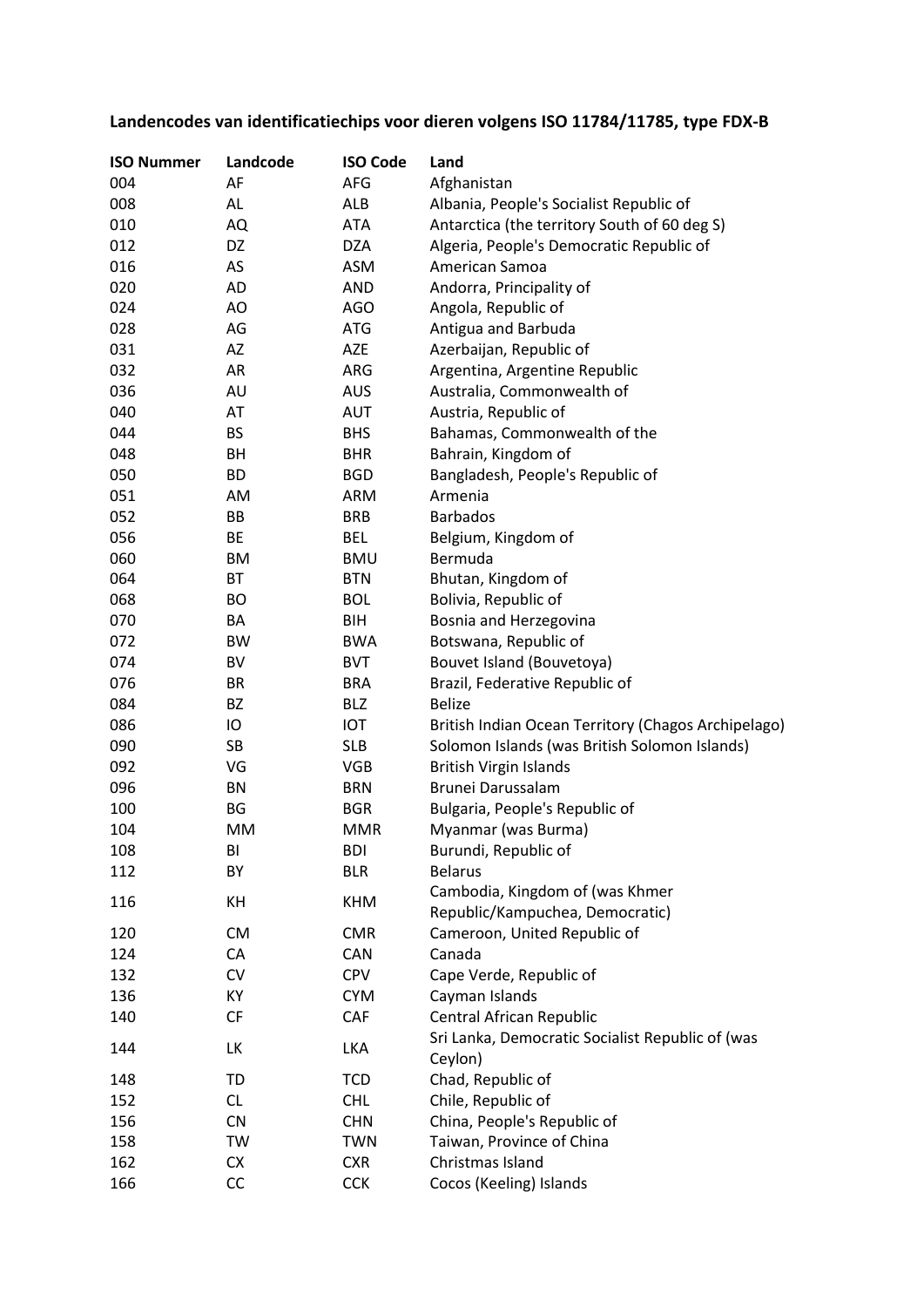| 170 | CO        | <b>COL</b> | Colombia, Republic of                              |
|-----|-----------|------------|----------------------------------------------------|
| 174 | KM        | <b>COM</b> | Comoros, Union of the                              |
| 175 | YT        | <b>MYT</b> | Mayotte                                            |
| 178 | CG        | <b>COG</b> | Congo, People's Republic of                        |
| 180 | CD        | COD        | Congo, Democratic Republic of (was Zaire)          |
| 184 | СK        | <b>COK</b> | Cook Islands                                       |
| 188 | CR        | <b>CRI</b> | Costa Rica, Republic of                            |
| 191 | HR        | <b>HRV</b> | Hrvatska (Croatia)                                 |
| 192 | CU        | <b>CUB</b> | Cuba, Republic of                                  |
| 196 | <b>CY</b> | <b>CYP</b> | Cyprus, Republic of                                |
| 203 | CZ        | <b>CZE</b> | Czech Republic                                     |
| 204 | <b>BJ</b> | <b>BEN</b> | Benin (was Dahomey), People's Republic of          |
| 208 | DK        | <b>DNK</b> |                                                    |
|     |           |            | Denmark, Kingdom of                                |
| 212 | DM        | <b>DMA</b> | Dominica, Commonwealth of                          |
| 214 | DO        | <b>DOM</b> | Dominican Republic                                 |
| 218 | EC        | ECU        | Ecuador, Republic of                               |
| 222 | <b>SV</b> | <b>SLV</b> | El Salvador, Republic of                           |
| 226 | GQ        | <b>GNQ</b> | Equatorial Guinea, Republic of                     |
| 231 | ET        | <b>ETH</b> | Ethiopia                                           |
| 232 | ER        | ERI        | Eritrea                                            |
| 233 | EE        | <b>EST</b> | Estonia                                            |
| 234 | FO        | <b>FRO</b> | Faeroe Islands                                     |
| 238 | <b>FK</b> | <b>FLK</b> | Falkland Islands (Malvinas)                        |
| 239 | GS        | SGS        | South Georgia and the South Sandwich Islands       |
| 242 | FJ        | FJI        | Fiji, Republic of the Fiji Islands                 |
| 246 | FI        | <b>FIN</b> | Finland, Republic of                               |
| 250 | <b>FR</b> | <b>FRA</b> | France, French Republic                            |
| 254 | GF        | <b>GUF</b> | French Guiana                                      |
| 258 | PF        | <b>PYF</b> | French Polynesia                                   |
| 260 | <b>TF</b> | <b>ATF</b> | <b>French Southern Territories</b>                 |
| 262 | DJ        | DJI        | Djibouti, Republic of (was French Afars and Issas) |
| 266 | GA        | GAB        | Gabon, Gabonese Republic                           |
| 268 | <b>GE</b> | GEO        | Georgia                                            |
| 270 | GM        | <b>GMB</b> | Gambia, Republic of the                            |
| 275 | PS        | <b>PSE</b> | Palestinian Territory, Occupied                    |
| 276 | DE        | DEU        | Germany                                            |
| 288 | GH        | <b>GHA</b> | Ghana, Republic of                                 |
| 292 | GI        | GIB        | Gibraltar                                          |
| 296 | ΚI        | <b>KIR</b> | Kiribati, Republic of (was Gilbert Islands)        |
| 300 | GR        | <b>GRC</b> | Greece, Hellenic Republic                          |
| 304 | GL        | GRL        | Greenland                                          |
| 308 | GD        | GRD        | Grenada                                            |
| 312 | GP        | <b>GLP</b> | Guadaloupe                                         |
| 316 | GU        | <b>GUM</b> | Guam                                               |
| 320 | GT        | <b>GTM</b> | Guatemala, Republic of                             |
| 324 | GN        | GIN        | Guinea, Revolutionary People's Rep'c of            |
| 328 | GY        | <b>GUY</b> | Guyana, Republic of                                |
| 332 | HT        | HTI        | Haiti, Republic of                                 |
| 334 | HM        | HMD        | <b>Heard and McDonald Islands</b>                  |
| 336 | VA        | VAT        | Holy See (Vatican City State)                      |
| 340 | HN        | <b>HND</b> | Honduras, Republic of                              |
| 344 | НK        | <b>HKG</b> | Hong Kong, Special Administrative Region of China  |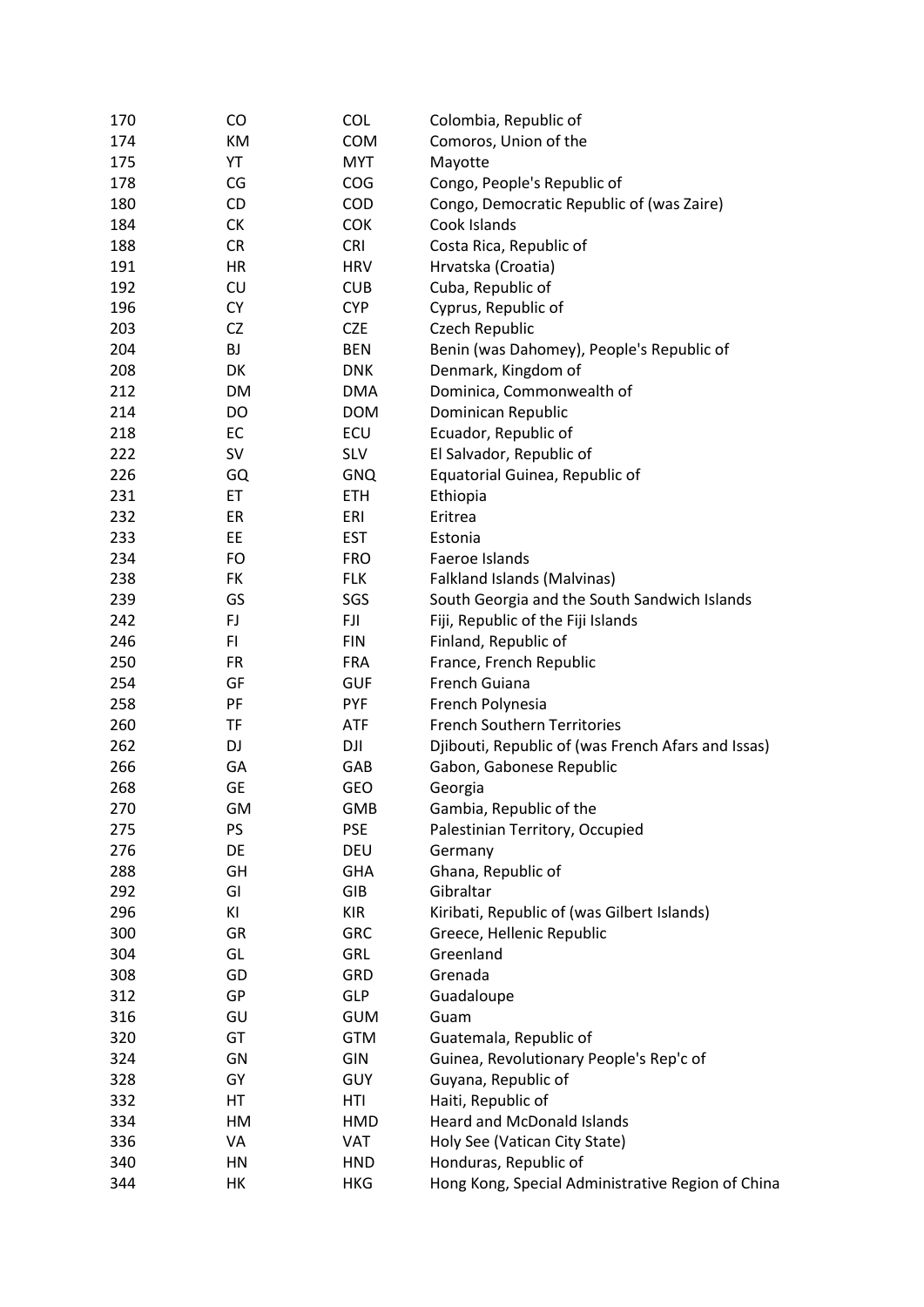| 348 | HU        | <b>HUN</b> | Hungary, Hungarian People's Republic          |
|-----|-----------|------------|-----------------------------------------------|
| 352 | IS        | <b>ISL</b> | Iceland, Republic of                          |
| 356 | IN        | <b>IND</b> | India, Republic of                            |
| 360 | ID        | <b>IDN</b> | Indonesia, Republic of                        |
| 364 | IR        | <b>IRN</b> | Iran, Islamic Republic of                     |
| 368 | IQ        | <b>IRQ</b> | Iraq, Republic of                             |
| 372 | IE        | IRL        | Ireland                                       |
| 376 | IL        | <b>ISR</b> | Israel, State of                              |
| 380 | IT        | ITA        | Italy, Italian Republic                       |
| 384 | CI        | <b>CIV</b> | Cote D'Ivoire, Ivory Coast, Republic of the   |
| 388 | JM        | JAM        | Jamaica                                       |
| 392 | JP        | <b>JPN</b> | Japan                                         |
| 398 | KZ        | KAZ        | Kazakhstan, Republic of                       |
| 400 | JO        | <b>JOR</b> | Jordan, Hashemite Kingdom of                  |
| 404 | KE        | <b>KEN</b> | Kenya, Republic of                            |
| 408 | KP        | <b>PRK</b> | Korea, Democratic People's Republic of        |
| 410 | KR        | <b>KOR</b> | Korea, Republic of                            |
| 414 | <b>KW</b> | <b>KWT</b> | Kuwait, State of                              |
| 417 | ΚG        | KGZ        | Kyrgyz Republic                               |
| 418 | LA        | LAO        | Lao People's Democratic Republic              |
| 422 | LB        | LBN        | Lebanon, Lebanese Republic                    |
| 426 | LS        | <b>LSO</b> | Lesotho, Kingdom of                           |
| 428 | LV        | <b>LVA</b> | Latvia                                        |
| 430 | <b>LR</b> | LBR        | Liberia, Republic of                          |
| 434 | LY        | LBY        | Libyan Arab Jamahiriya                        |
| 438 | LI        | LIE        | Liechtenstein, Principality of                |
| 440 | LT        | <b>LTU</b> | Lithuania                                     |
| 442 | LU        | <b>LUX</b> | Luxembourg, Grand Duchy of                    |
| 446 | <b>MO</b> | <b>MAC</b> | Macao, Special Administrative Region of China |
| 450 | MG        | <b>MDG</b> | Madagascar, Republic of                       |
| 454 | <b>MW</b> | <b>MWI</b> | Malawi, Republic of                           |
| 458 | <b>MY</b> | <b>MYS</b> | Malaysia                                      |
| 462 | MV        | <b>MDV</b> | Maldives, Republic of                         |
| 466 | ML        | MLI        | Mali, Republic of                             |
| 470 | MT        | <b>MLT</b> | Malta, Republic of                            |
| 474 | MQ        | <b>MTQ</b> | Martinique                                    |
| 478 | MR        | <b>MRT</b> | Mauritania, Islamic Republic of               |
| 480 | MU        | <b>MUS</b> | Mauritius                                     |
| 484 | <b>MX</b> | <b>MEX</b> | Mexico, United Mexican States                 |
| 492 | MC        | <b>MCO</b> | Monaco, Principality of                       |
| 496 | MN        | <b>MNG</b> | Mongolia, Mongolian People's Republic         |
| 498 | MD        | MDA        | Moldova, Republic of                          |
| 500 | MS        | <b>MSR</b> | Montserrat                                    |
| 504 | MA        | <b>MAR</b> | Morocco, Kingdom of                           |
| 508 | MZ        | MOZ        | Mozambique, People's Republic of              |
| 512 | <b>OM</b> | OMN        | Oman, Sultanate of (was Muscat and Oman)      |
| 516 | NA        | <b>NAM</b> | Namibia                                       |
| 520 | <b>NR</b> | <b>NRU</b> | Nauru, Republic of                            |
| 524 | <b>NP</b> | <b>NPL</b> | Nepal, Kingdom of                             |
| 528 | <b>NL</b> | <b>NLD</b> | Netherlands, Kingdom of the                   |
| 530 | AN        | <b>ANT</b> | <b>Netherlands Antilles</b>                   |
|     | AW        | ABW        | Aruba                                         |
| 533 |           |            |                                               |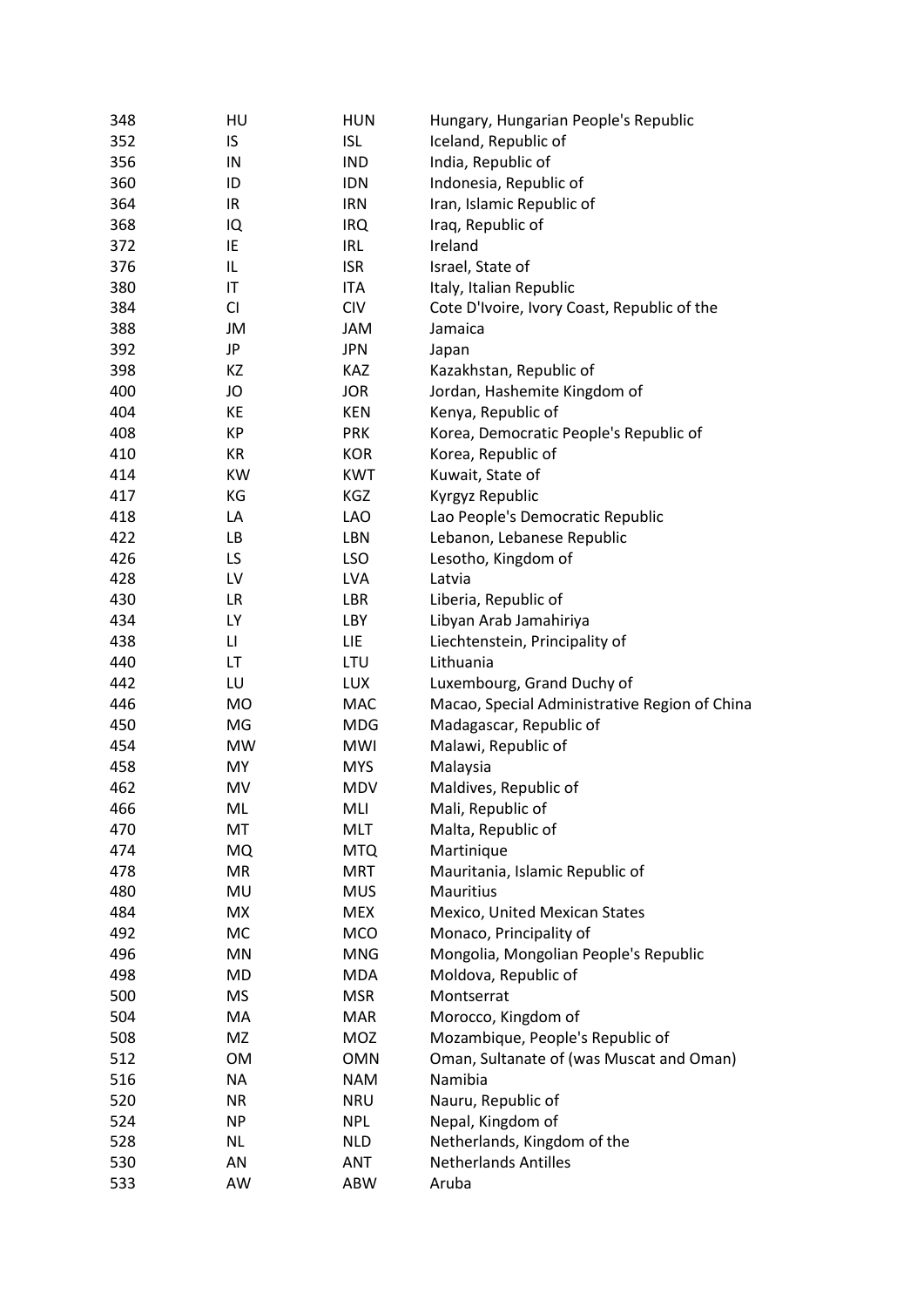| 540 | <b>NC</b>      | <b>NCL</b> | New Caledonia                                      |
|-----|----------------|------------|----------------------------------------------------|
| 548 | VU             | <b>VUT</b> | Vanuatu (was New Hebrides)                         |
| 554 | <b>NZ</b>      | <b>NZL</b> | New Zealand                                        |
| 558 | N <sub>1</sub> | <b>NIC</b> | Nicaragua, Republic of                             |
| 562 | <b>NE</b>      | <b>NER</b> | Niger, Republic of the                             |
| 566 | NG             | <b>NGA</b> | Nigeria, Federal Republic of                       |
| 570 | <b>NU</b>      | <b>NIU</b> | Niue, Republic of                                  |
| 574 | <b>NF</b>      | <b>NFK</b> | Norfolk Island                                     |
| 578 | <b>NO</b>      | <b>NOR</b> | Norway, Kingdom of                                 |
| 580 | <b>MP</b>      | <b>MNP</b> | Northern Mariana Islands                           |
| 581 | UM             | <b>UMI</b> | United States Minor Outlying Islands               |
| 583 | FM             | <b>FSM</b> | Micronesia, Federated States of                    |
| 584 | MН             | <b>MHL</b> | Marshall Islands                                   |
| 585 | PW             | PLW        | Palau                                              |
| 586 | PK             | <b>PAK</b> | Pakistan, Islamic Republic of                      |
| 591 | PA             | <b>PAN</b> | Panama, Republic of                                |
| 598 | PG             | <b>PNG</b> | Papua New Guinea                                   |
| 600 | PY             | PRY        | Paraguay, Republic of                              |
| 604 | PE             | PER        | Peru, Republic of                                  |
| 608 | PH             | <b>PHL</b> | Philippines, Republic of the                       |
| 612 | PN             | <b>PCN</b> | Pitcairn Island                                    |
| 616 | PL             | POL        | Poland, Polish People's Republic                   |
| 620 | PT             | PRT        | Portugal, Portuguese Republic                      |
| 624 | GW             | <b>GNB</b> | Guinea-Bissau, Republic of (was Portuguese Guinea) |
| 626 | <b>TL</b>      | <b>TLS</b> | Timor-Leste, Democratic Republic of                |
| 630 | PR             | PRI        | Puerto Rico                                        |
|     |                |            |                                                    |
| 634 | QA             | QAT        | Qatar, State of                                    |
| 638 | <b>RE</b>      | <b>REU</b> | Reunion                                            |
| 642 | <b>RO</b>      | <b>ROU</b> | Romania, Socialist Republic of                     |
| 643 | <b>RU</b>      | <b>RUS</b> | <b>Russian Federation</b>                          |
| 646 | <b>RW</b>      | <b>RWA</b> | Rwanda, Rwandese Republic                          |
| 654 | <b>SH</b>      | <b>SHN</b> | St. Helena                                         |
| 659 | KN             | <b>KNA</b> | St. Kitts and Nevis                                |
| 660 | Al             | AIA        | Anguilla                                           |
| 662 | LC             | <b>LCA</b> | St. Lucia                                          |
| 666 | PM             | SPM        | St. Pierre and Miquelon                            |
| 670 | VC             | <b>VCT</b> | St. Vincent and the Grenadines                     |
| 674 | SM             | <b>SMR</b> | San Marino, Republic of                            |
| 678 | <b>ST</b>      | <b>STP</b> | Sao Tome and Principe, Democratic Republic of      |
| 682 | SA             | SAU        | Saudi Arabia, Kingdom of                           |
| 686 | SN             | <b>SEN</b> | Senegal, Republic of                               |
| 690 | SC             | <b>SYC</b> | Seychelles, Republic of                            |
| 694 | <b>SL</b>      | <b>SLE</b> | Sierra Leone, Republic of                          |
| 702 | SG             | SGP        | Singapore, Republic of                             |
| 703 | SK             | <b>SVK</b> | Slovakia (Slovak Republic)                         |
| 704 | VN             | <b>VNM</b> | Viet Nam, Socialist Republic of (was Democratic    |
|     |                |            | Republic of & Republic of)                         |
| 705 | SI             | <b>SVN</b> | Slovenia                                           |
| 706 | SO             | SOM        | Somalia, Somali Republic                           |
| 710 | ZA             | ZAF        | South Africa, Republic of                          |
| 724 | ES             | <b>ESP</b> | Spain, Spanish State                               |
| 732 | EH             | <b>ESH</b> | Western Sahara (was Spanish Sahara)                |